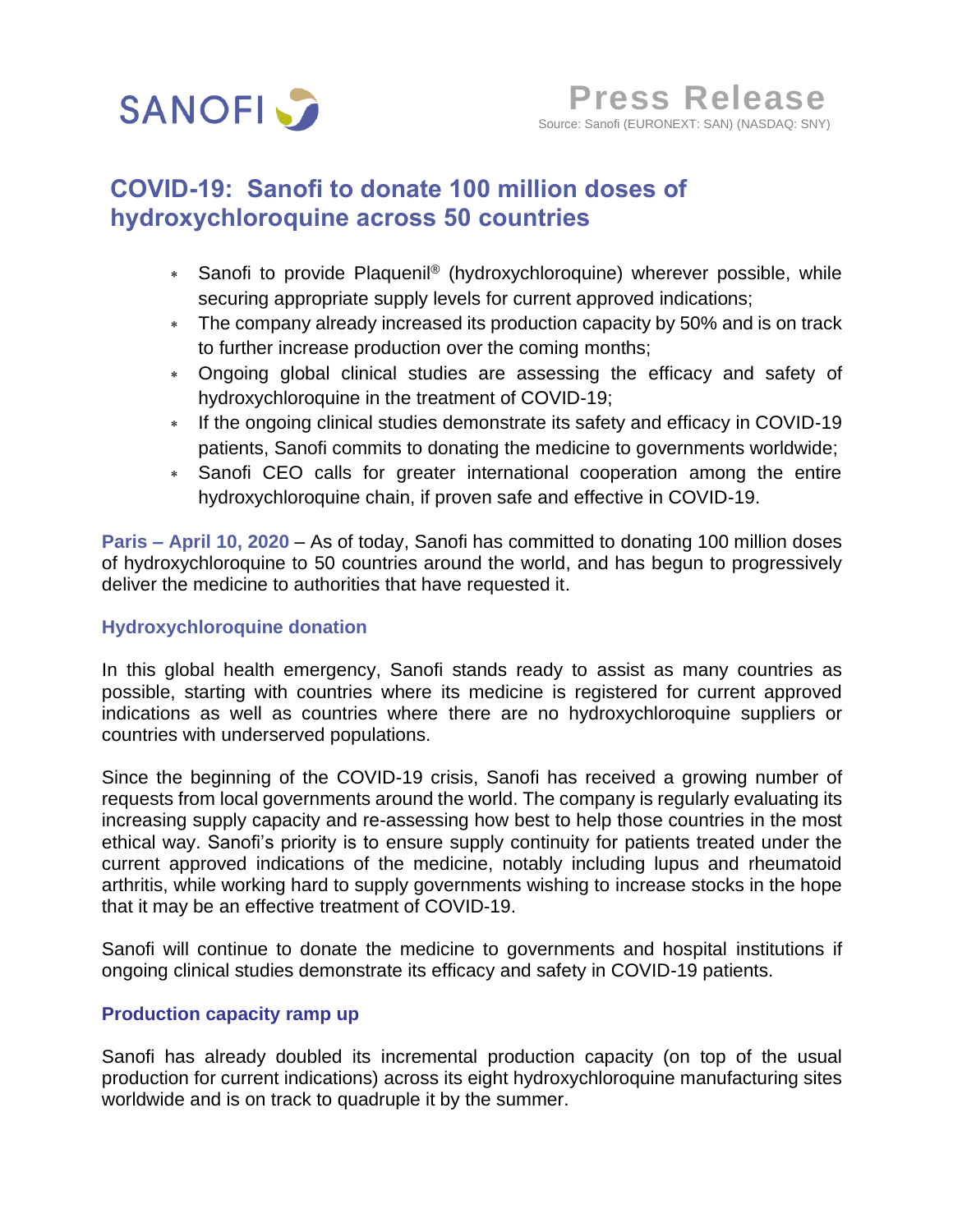#### **Call for greater international cooperation**

Sanofi is calling for coordination among the entire hydroxychloroquine chain worldwide to ensure the continued supply of the medicine if proven to be a well-tolerated and effective treatment in COVID-19 patients.

"*The COVID-19 pandemic is an unprecedented health and economic crisis which is shaking some of the very fundamentals of international solidarity and cooperation among countries",* says Paul Hudson, Chief Executive Officer at Sanofi*. "This virus does not care about the concept of borders, so we shouldn't either. It is critical that international authorities, local governments, manufacturers, and all the other players involved in the hydroxychloroquine chain work together in a coordinated manner to ensure all patients who may benefit from this potential treatment can access it. If the trials prove positive, we hope our donation will play a critical role for patients."*

The company is already actively working with different stakeholders at local and international levels, and is ready to play its part in contributing to a more coordinated global initiative.

#### **Ensure patient safety**

At this point, the interpretations of the available preliminary data on hydroxychloroquine in the management of COVID-19 differ widely. In this context, patient safety must always be the guiding principle.

Hydroxychloroquine has several serious known side effects and should be used with caution. Not everyone can take this medicine.

To date, there is insufficient clinical evidence to draw any conclusion over the safety and efficacy of hydroxychloroquine in the management of COVID-19 patients. It is one of several medicines being investigated by the World Health Organization (WHO) in its international clinical trial seeking a treatment solution for COVID-19. Sanofi is supporting ongoing trials by providing the medicine to some participating investigator sites and other independent research centers.

While hydroxychloroquine is generating a lot of hope for patients around the world, it should be remembered that there are no results from ongoing studies, and the results may be positive or negative.

## **Sanofi's efforts in the fight against COVID-19**

Sanofi remains at the forefront of initiatives to fight the coronavirus, while also carrying on the daily business of making and delivering important medicines for patients. The company is also exploring alternative treatment options such as Kevzara® (sarilumab) for severe COVID-19 patients, and leveraging its expertise to develop a new vaccine. Both measures could have an immediate and a lasting impact. Dealing with a pandemic as daunting as